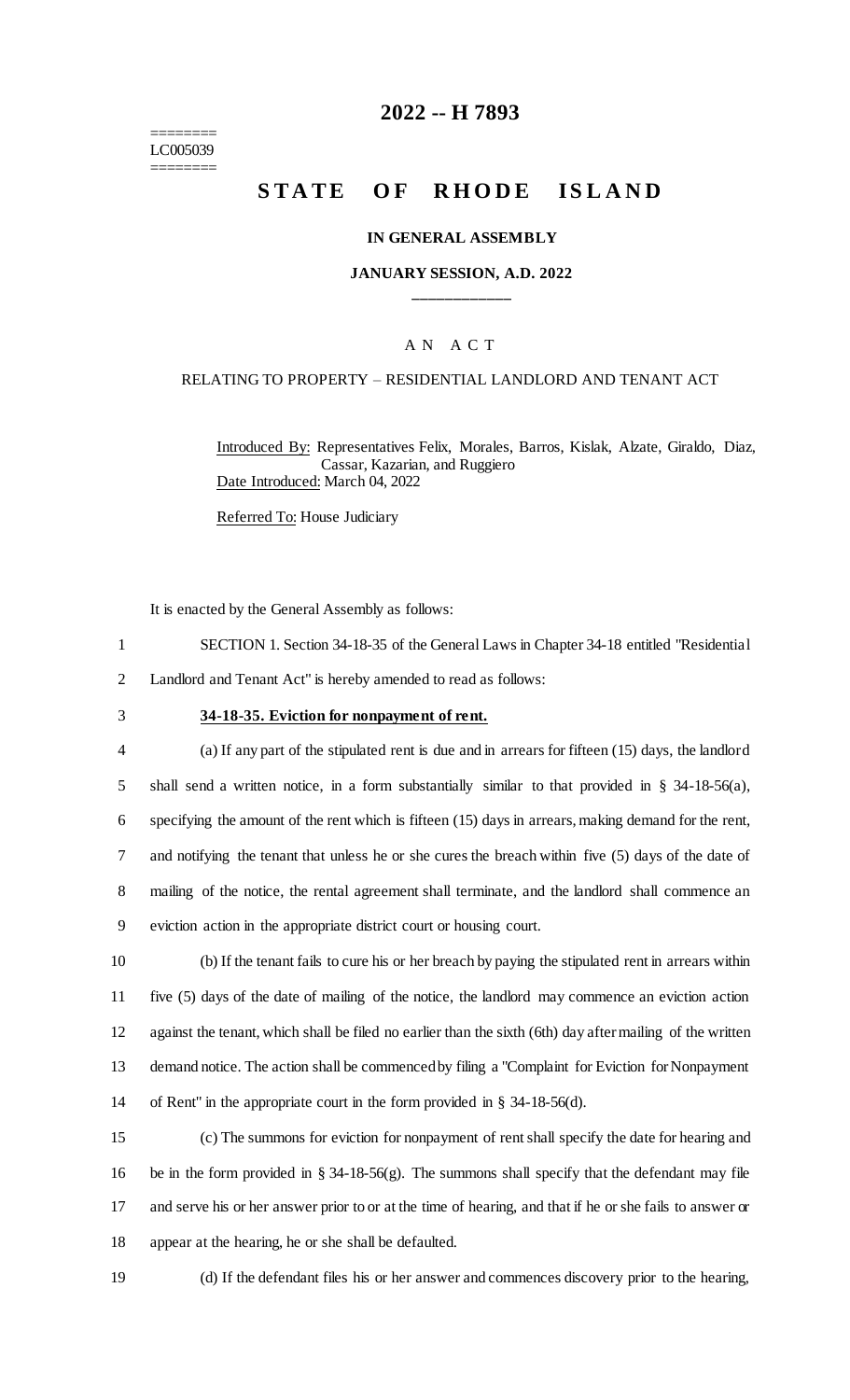and it appears, for good cause shown, that the defendant will not be able to conduct his or her 2 defense without the benefit of discovery, the court may continue the hearing to allow a reasonable time for the completion of discovery. In the case of such a continuance, the court may, in its discretion, order interim rent, or other remedy, to be paid to preserve the status quo pending hearing. Except as provided in this chapter, the landlord may recover possession and actual damages. In cases where the tenant had received a demand notice pursuant to subsection (a) within the six (6) months immediately preceding the filing of the action, and the tenant's nonpayment was willful, the landlord may also recover a reasonable attorney's fee.

 (e) The tenant shall have the right to cure his or her failure to pay rent by tendering the full amount of rent prior to commencement of suit. If the tenant has not received a notice pursuant to subsection (a) of this section within the six (6) months immediately preceding the filing of the action, the tenant shall have the right to cure his or her failure to pay rent after commencement of suit by tendering the full amount of rent in arrears, together with court costs, at the time of hearing. (f)(1) Notwithstanding subsections (a) through (e) of this section, before initiating eviction for nonpayment of rent, the landlord shall complete the landlord portion of an application for rental assistance to satisfy the tenant's arrearage through any available emergency rental assistance program funded through the federal Consolidated Appropriations Act (2021), Pub. L. 116-260, Div. N § 501(a) or the federal American Rescue Plan Act of 2021, Pub. L. 117-2, § 3201(a). (2) A landlord may proceed with the process for eviction for nonpayment of rent, as described in this section, if the application for rental assistance is denied or thirty (30) days have

- elapsed from the time all documentation required under the program to be provided by the landlord
- has been submitted, whichever comes first.
- SECTION 2. This act shall take effect upon passage.

#### ======== LC005039 ========